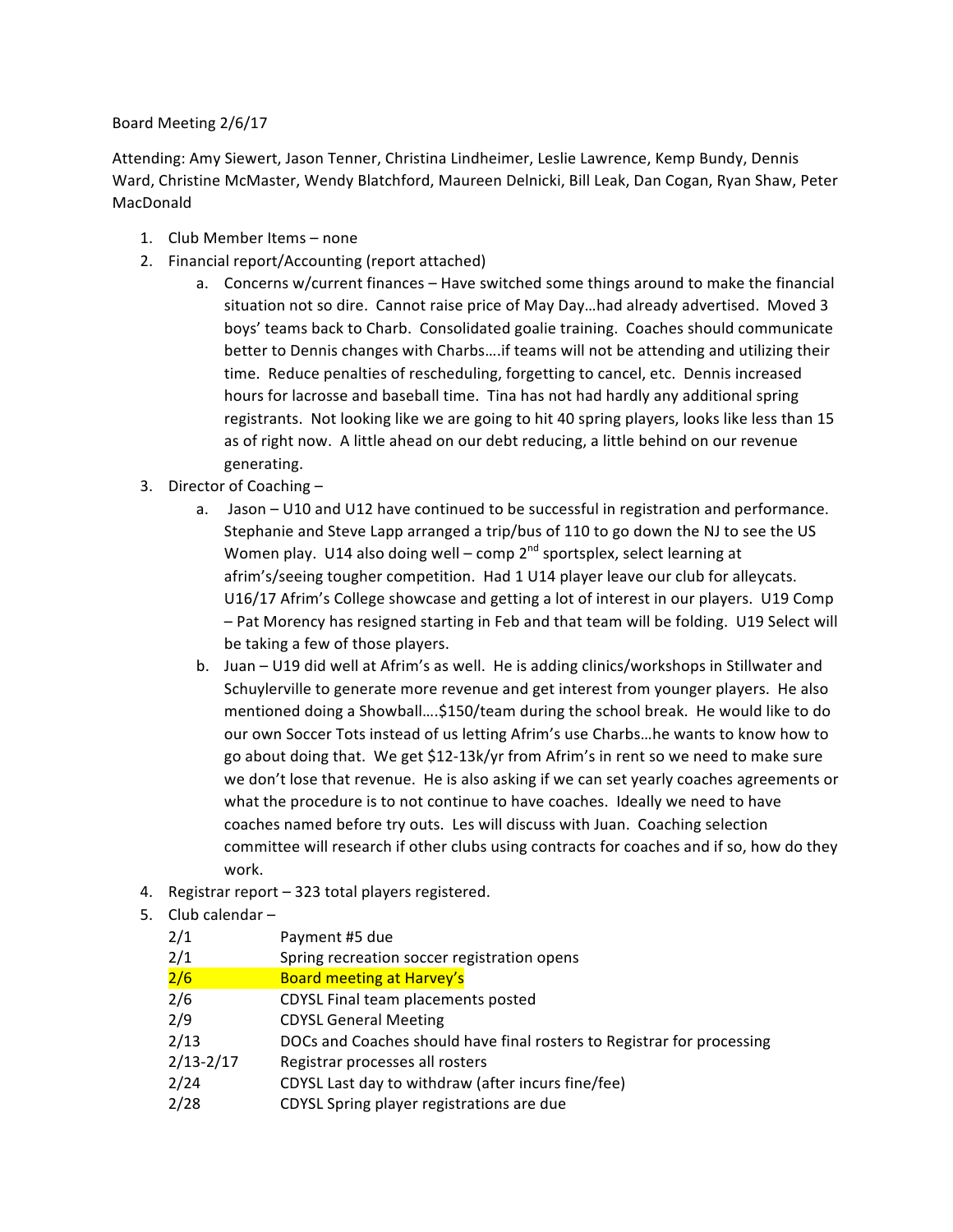- 3/1 Payment #6 due
- 3/1 May Day Bond Checks due
- 3/1 Notify all seniors in club of Paul Brock Scholarship
- 6. Indoor facilitiy update Kemp and Les met with the Daly's to discuss fundraising, undertaking building an indoor facility. Also, reopened discussions with Pinnacle (they closed discussions with another investor). We probably can't move forward this year as there is a financial investment that we don't have the money for right now, but information gathering so that when we can move forward – we can move forward informed and with a definite plan. Gavin is very interested in a facility but they are looking for someone else to fund it.
- 7. Charbs roof leaks. The only lease Les has is from 2010. There was nothing in that contract that clearly stated who is responsible for repairs of the building (or situations like repairing our turf due to leaks and water damage to our flooring). Maureen is reaching out to Bob Turner to see if he has a copy of the lease he signed.
- 8. Website update Maureen has been working with Juergen and is emailing us a Powerpoint of options/samples that they have come up with. Juergen did send a proposal of up to \$2,400/yr for maintenance and changes made to the website.
- 9. May Day Tournament committee is set moving forward nicely.
- 10. Saratoga International Cup Date is set and approved for U13 Irish national development team coming. Juan has a few teams he's talking to. Maureen proposed holding an Open house after rec soccer that day, rec 9-10, open house 10-12, Irish tournament after that.
- 11. Paul Brock Scholarship Rob has offered to put up \$500 of his own money so that the club can still offer the scholarship. Tina should be able to get United Health to donate \$500 for the hours she donates and we could also put that towards the scholarship. Dan Cogan suggested contacting Silver Thread Vineyard, Paul Brock Jr is the owner...they may be willing to donate now that we have our 501c3. Amy will reach out.
- 12. Minutes from Jan 2<sup>nd</sup> board meeting. Tina motions, Bill 2nds to approve minutes. All in favor.
- 13. Showball week of 2/17 (2/21, 2/22, 2/23).
- 14. Dan Cogan coaching the varsity girls at Spa Catholic; struggling to have enough girls for a varsity team for the coming fall. Athletic director has only approved a JV team for next fall. Boys programs are doing well (Modified, JV and Varsity). Loved using Chaz Dake as their home field this past fall. Athletic director asked about using Chaz Dake as the boys' home game field as well and the back field being used for practices. They paid \$1,000 last year and the boys could probably do the same. They raised enough money to buy 2 full sized goals that are still out there. They could pay \$3,000 for the usage of the fields. Our own club teams often had boys showing up to play in the back field while they were there. Chaz Dakes' widow has requested that we remove his name from the field. Dan's next step was to approach Stewart's as they gave the initial donation to make that field possible. We do not have a current lease for those fields. Peter MacDonald and Dan Cogan volunteered to speak with Skidmore. They would start  $3^{rd}$  week in August for varsity practices through the end of October. Dan would lay out and maintain the lining of the fields. Tina motions, Maureen 2nds that we accept Dan's proposal contingent on Skidmore approving a lease with the club for use of those fields again. All approve.
- 15. Maureen brought up getting things set for next year budget, costs to players, coaches set. We need to have that all set before an open house and try outs. What is the process? When would we like to have that information set....5/15 would be ideal. Dennis says is starts with the